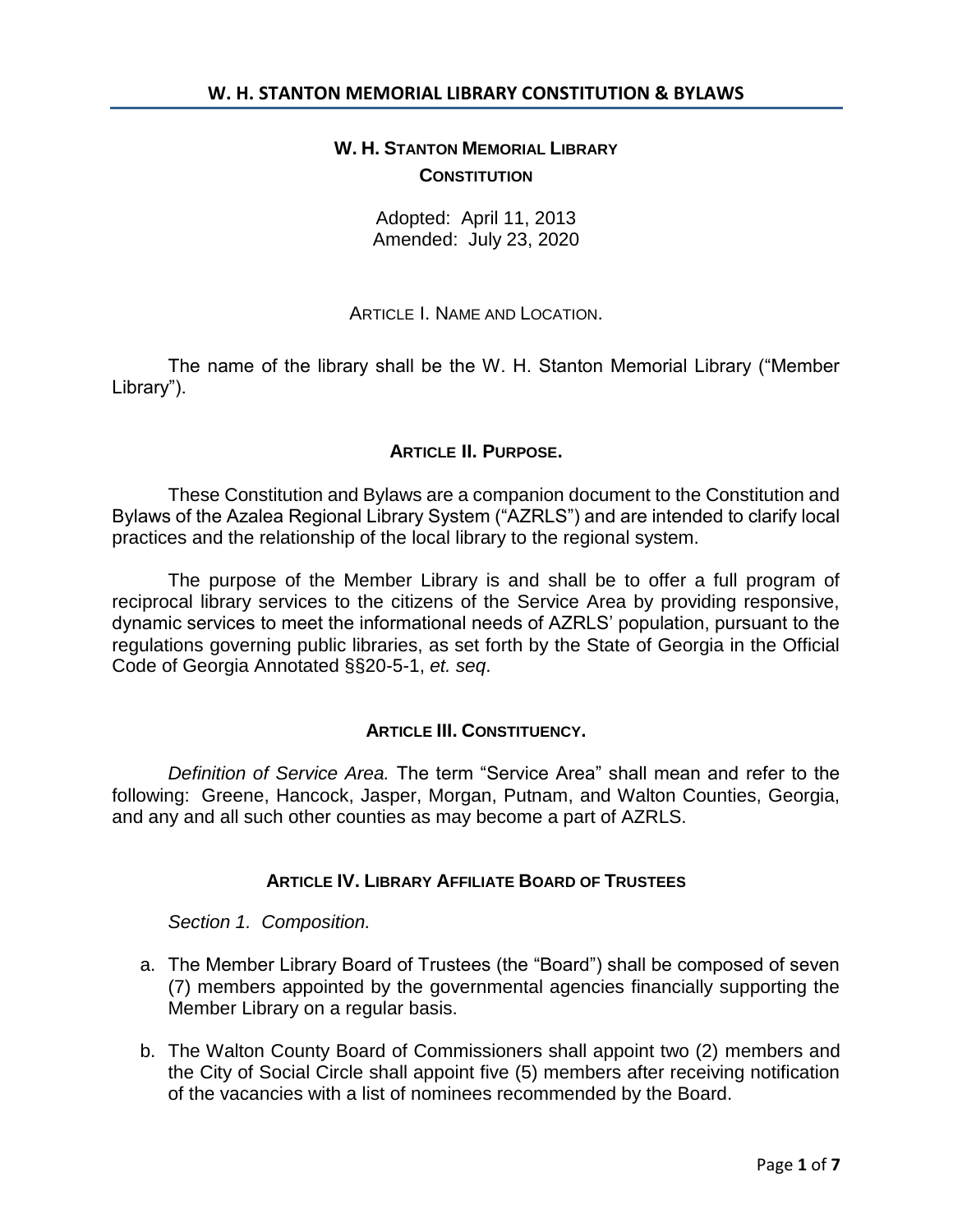c. Any person appointed to the Member Library Board must be a legal resident of Walton County or the City of Social Circle. If he/she moves his/her legal residence outside of Walton County or the City of Social Circle, he/she shall be replaced on the Board.

*Section 2. Term.*

- a. Each Board Member's term of office shall be six (6) consecutive years with the starting date being the first day of the new AZRLS fiscal year and ending on the day before the commencement of the AZRLS fiscal year six (6) years after election (hereinafter referred to as the "Term").
- b. No Board Member may serve on the Board for more than two (2) consecutive Terms, unless that Board Member is elected onto the Member Library Board of Trustees by a different funding agency than the funding agency which elected the Board Member for the immediately preceding two (2) Terms.
- c. Any Board Member may leave the Board for any reason, from time to time, and is eligible to be re-appointed to the Board after one (1) year, unless able to be appointed under Article IV Section 2(b).

*Section 3. Compensation.* Pursuant to O.C.G.A. §20-5-44, Board Members shall receive no compensation. However, they may be reimbursed for any reasonable and necessary expenses incurred in the performance of library business. Dues or fees for membership in local, state, regional, or national library associations may be paid from library funds.

*Section 4. Removal*.

- a. A Board Member may be removed for missing, or failure to notify pursuant to Article IV, Section 4 (b) below, three (3) consecutive, regularly scheduled Board Meetings or Regional Board Meeting, in accordance with O.C.G.A. § 20-5-42 (d).
- b. Absences shall be excused if a letter of inability to attend has been sent by the Trustee to the Chair of the Board or the Director within three (3) days of a regularly scheduled Board or Regional Board Meeting.

*Section 5. Vacancies.*

a. Vacancies on the Board shall be filled in the same manner that appointments are made, except that when filling a vacancy, the term of the person filling the vacancy (hereinafter referred to as the "Replacement") shall be for a term of six (6) years plus any number of days from the time of election until the end of the current fiscal year.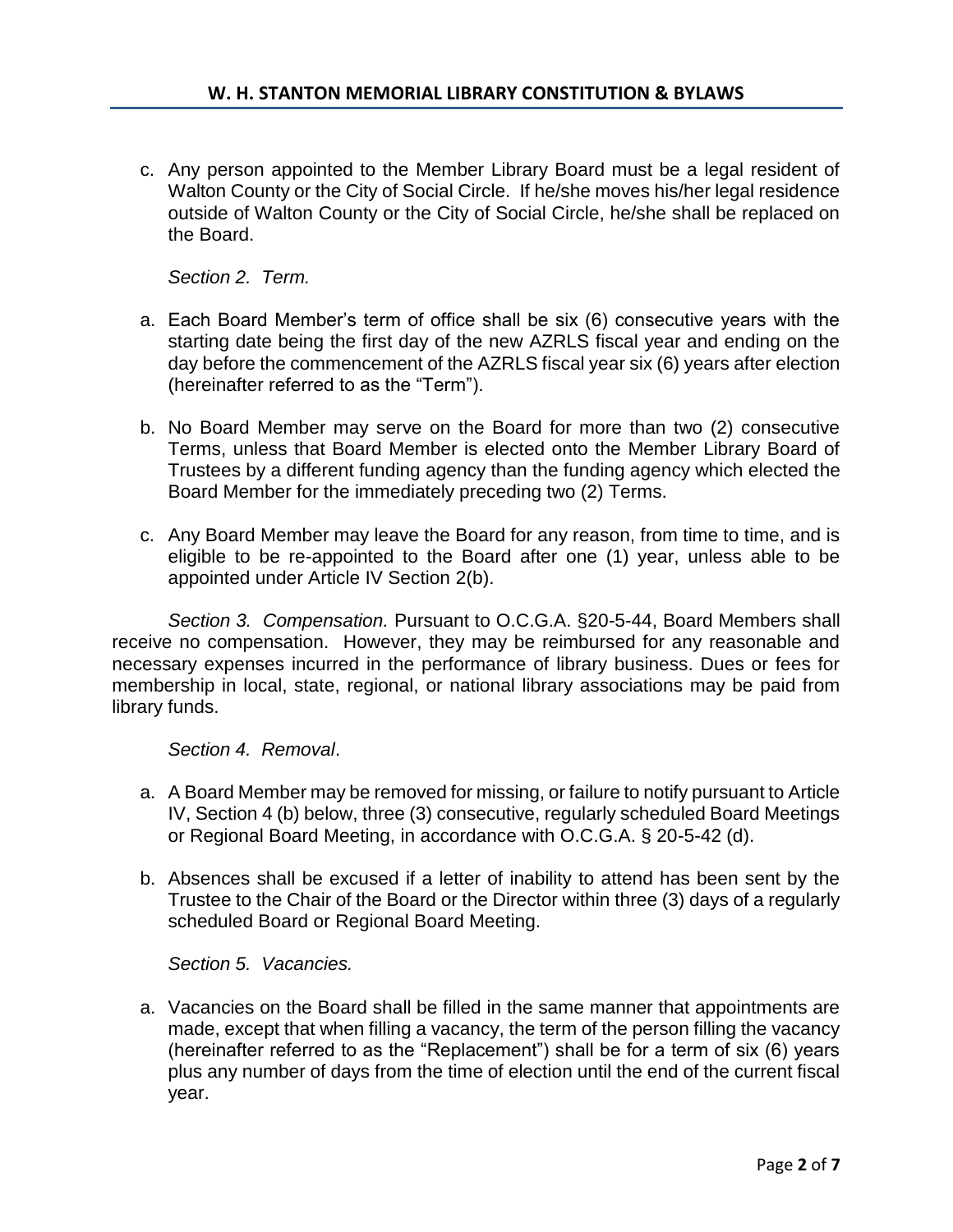b. The Replacement shall serve for a term which is greater than six (6) years, but fewer than seven (7) years.

*Section 6.* All members of the Member Library Board shall hold membership in the AZRLS' Board of Trustees (the "Regional Board"). The Board can cast no more than one vote (equal representation with all other libraries) at Regional Board Meetings.

# **ARTICLE V. OFFICERS.**

*Section 1.* The officers of the Board shall be a Chair and other officers to be assigned as needed. These officers shall perform the duties prescribed by the Bylaws and by parliamentary authority adopted by the Board.

*Section 2.* Nominations may be made by a committee of three Board Members appointed by the Chair of the Board. The Chair may serve as one of the three members of the nominating committee.

Section 3. The officers shall be elected at any regularly scheduled Board Meeting or Regional Board Meeting, to serve for a two-year term and their term of office shall begin at the close of the meeting at which they are elected.

## **ARTICLE VI. STANDING COMMITTEES.**

Any standing and/or special committees may be appointed by the Chair of the Board.

## **ARTICLE VII. AMENDMENT OF CONSTITUTION.**

This Constitution may be amended at any regular Board Meeting by a two-thirds (2/3) vote of Board Members present in person, provided that notice that the Constitution shall be amended is included in the notice of meeting which is made in writing at least ten (10) days prior to the Board Meeting, and provided, further, that a quorum of Board Members are present in person.

## **ARTICLE VIII. CONFLICTS OF INTEREST.**

*Section 1*. Except as specifically provided herein, in the event of any conflict between the provisions of this Constitution and the Georgia statute provisions governing the operation of public libraries, the Georgia statute shall govern.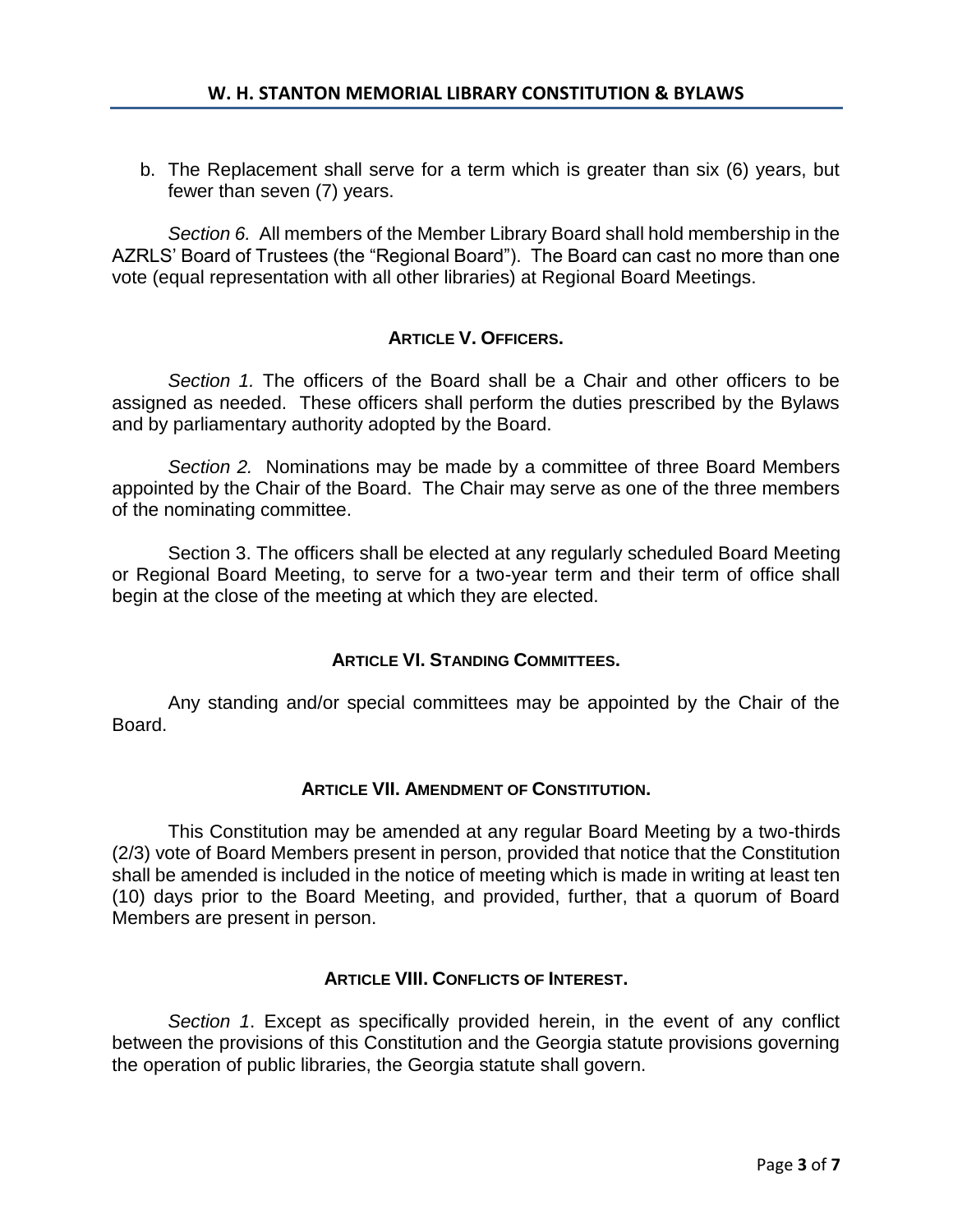*Section 2*. Except as specifically provided herein, in the event of any conflict between the provisions of this Constitution and the Bylaws, this Constitution shall govern.

*Section 3.* Except as specifically provided herein, in the event of any conflict between the provisions of the Constitution and the AZRLS Constitution, the AZRLS Constitution shall govern.

*Section 4.* To avoid any potential claims of conflict of interest, no employee of a company with a direct financial interest with AZRLS may serve on the Board.

*Section 5.* To avoid any potential claims of conflict of interest, no current employee of AZRLS may serve on the Board.

*Section 6.* To avoid any potential claims of conflict of interest, no former employee of AZRLS with fewer than six (6) years from last date of employment to first date of appointment may serve on the Board.

## **ARTICLE IX. GENERAL PROVISIONS.**

*Section 1. Capitalized Words.* Any capitalized words or terms used in this Constitution shall have the meaning ascribed thereto in the Azalea Regional Library Regional Constitution.

*Section 2. Section Titles.* The title and headings used herein are inserted as a matter of convenience only, and do not define, limit, or describe the scope of this Constitution or the intent of the provisions hereof.

*Section. 3. Terms.* Common nouns and pronouns shall be deemed to refer to the masculine, feminine, neuter, singular and plural, as the identity of the person may in the context require.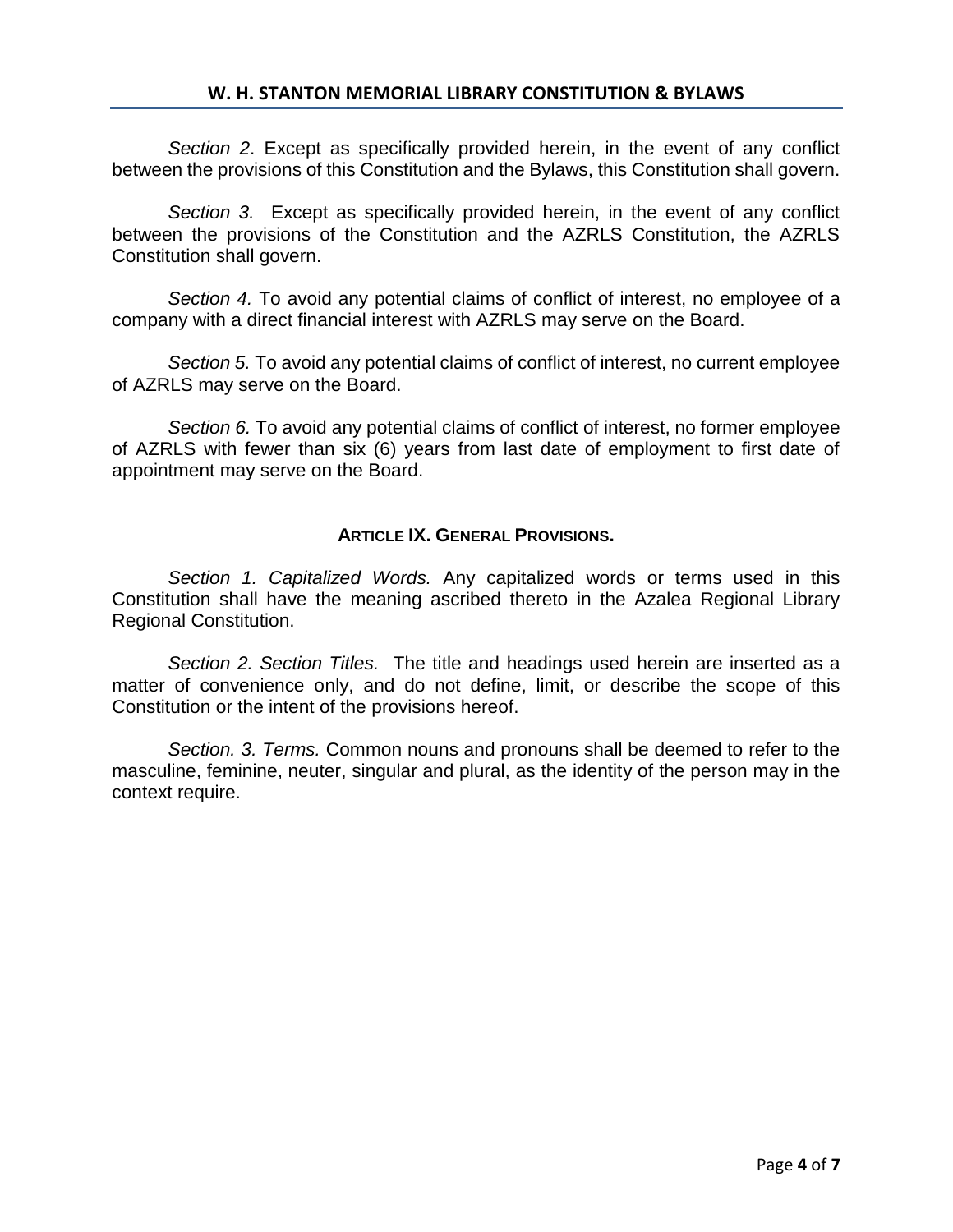# **W. H. STANTON MEMORIAL LIBRARY BYLAWS**

Adopted: April 11, 2013 Amended: July 23, 2020

### **ARTICLE I. DUTIES AND RESPONSIBILITIES OF BOARD MEMBERS.**

*Section 1.* The Board shall advise the Regional Board on library matters pertaining to the Member Library.

*Section 2.* The Board shall set local policies and practices only when there is no Regional policy governing the area of service.

*Section 3.* The Board shall discharge those duties delegated to it by and through the Regional Board. All formal actions of the Board taken in discharging those duties shall be reported to the AZRLS Director (the "Director") who shall carry out any reporting duties required by State law or by the AZRLS bylaws for approval by the Regional Board and recording at their next meeting.

*Section 4.* The Board shall approve the budget of the Member Library. The Board shall present the Member Library's fiscal needs to its supporting agencies.

.

#### **ARTICLE II. DUTIES OF THE OFFICERS.**

The Chair shall preside at all regular called Board meetings. He/she shall appoint all committees and shall serve as an ex-officio member of all committees.

#### **ARTICLE III. MEETINGS.**

*Section 1.* Meetings of the Board shall be held according to the provisions stated in the AZRLS Bylaws.

*Section 2*: The Board shall hold meetings simultaneously with the Regional Board and may call meetings as needed at the Member Library, or at a place designated by the Chair.

*Section 3. Notice of Meeting.* Prior to each regular Board Meeting, the Chair or the Secretary shall notify the Director and each Board Member of the date, time, and place of the Board Meeting. Any notice of a meeting required or permitted under these Bylaws should be in writing and either delivered personally, sent via overnight courier or United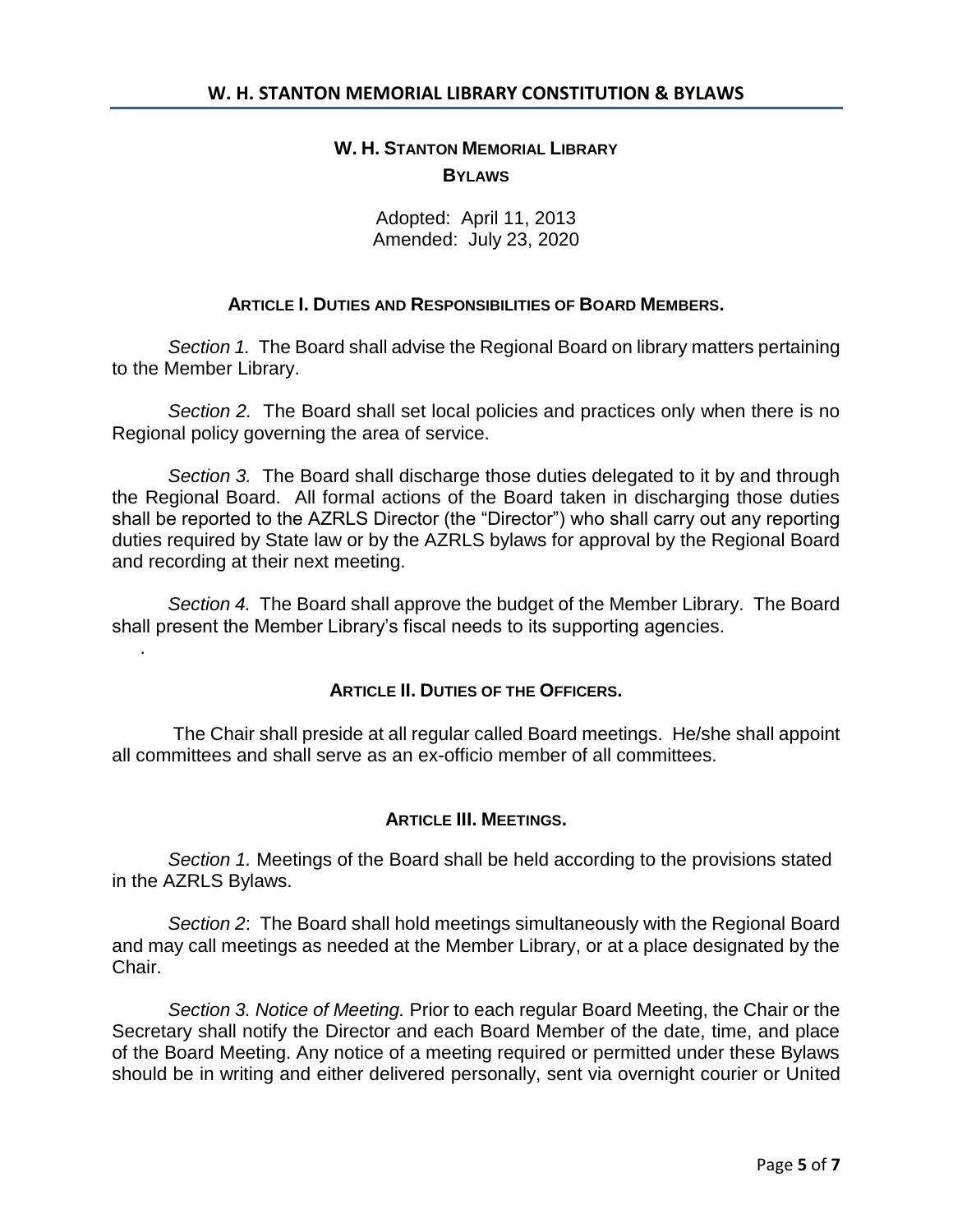States Postal Service to the recipient's last known address, sent via electronic mail or electronic invitation software.

*Section 4. Open Meetings.* All Board Meetings shall be open to the public and the news media and shall conform to the specifications of the Open Meetings Law found in O.C.G.A. §50-14-1 et. seq., which can be found on the AZRLS website. The Board may, however, enter into a closed session for the purposes outlined in O.C.G.A. §50-14-1 et. seq.

*Section 5. Quorum.* Thirty-five percent (35%) of the members of the Board shall constitute a quorum to conduct official business. No official business may be conducted without a quorum. Except as stated in Article VI of this document, a simple majority affirmative vote of the quorum present and voting shall be necessary to approve any action before the Board.

*Section 6*. A Board Member or an employee of AZRLS shall record the official actions of the Board (the "Record Keeper"), keep a record of attendance at Board meetings, and have the custody of the official books, which shall be housed in the Library. He/she shall notify the proper appointing authorities of vacancies which may occur on the Board. The Record Keeper shall comply with the Open Meetings Act found in O.C.G.A. §50-14-1 et. seq., by providing copies of the draft minutes within two (2) business days to the Regional Office. He/she shall also report all changes of membership to the Director.

*Section 7. Parliamentary Procedure*. All Board Meetings shall be conducted in accordance with the American Institute of Parliamentarians Standard Code of Parliamentary Procedure.

## **ARTICLE IV. REPORTS.**

The Board shall submit all reports requested by AZRLS to provide the information necessary to complete reports required by State, Federal, or local laws or regulations, or to manage AZRLS in an efficient and business-like manner.

# **ARTICLE V. ATTENDANCE.**

*Section 1. Removal for Cause.*

- a. A Board Member may be removed for missing, or failure to notify pursuant to Article V, Section 1 (b) below, three (3) consecutive, regularly scheduled Board Meetings or Regional Board Meetings, in accordance with O.C.G.A. § 20-5-42 (d).
- b. Absences shall be excused if a letter of inability to attend has been sent by the Trustee to the Chair of the Board or the Director within three (3) days of a regularly scheduled Board or Regional Board Meeting.